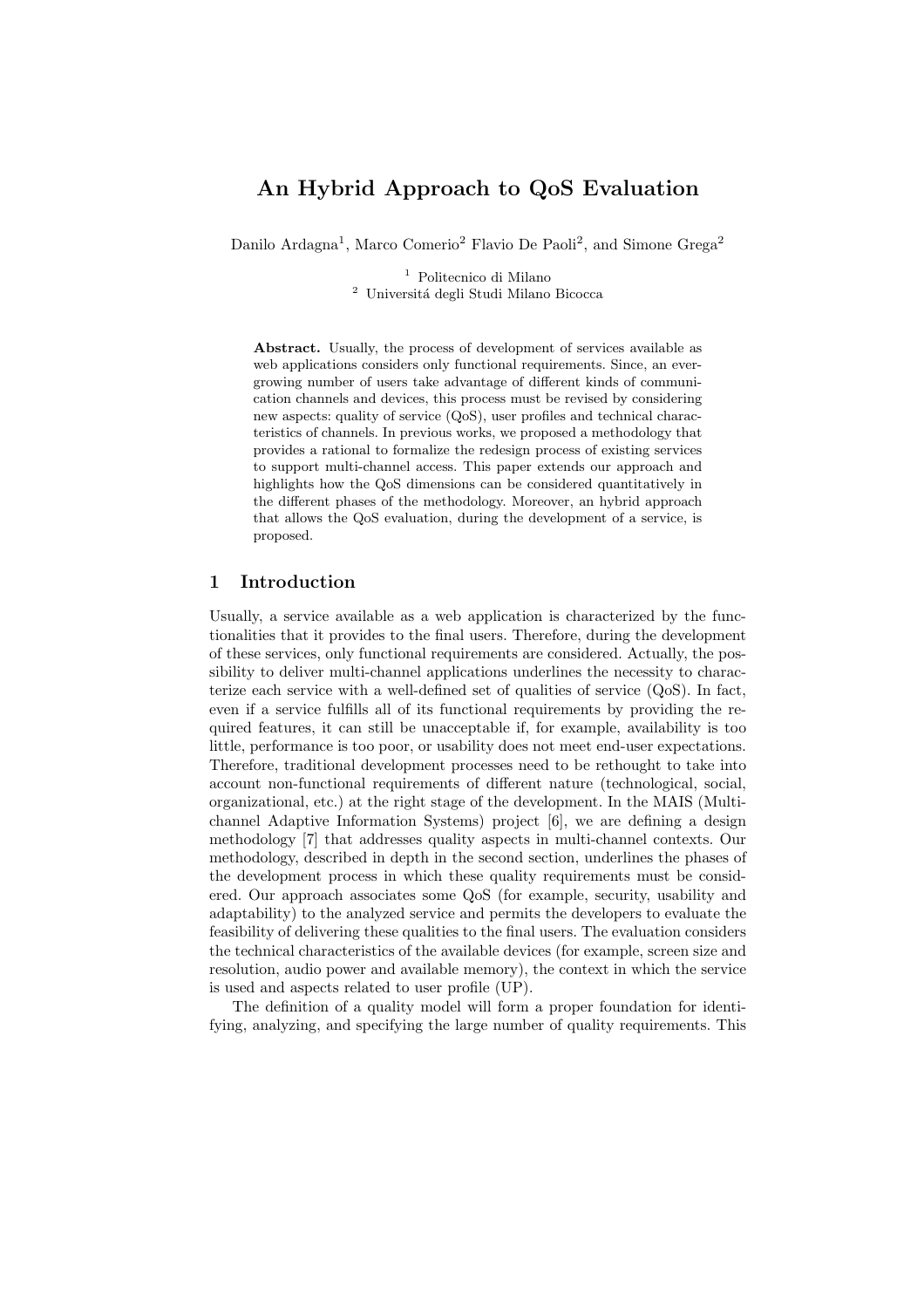quality model provides a tool that can be used to turn these general high-level quality requirements into detailed measurable descriptions. Such model is based on an ontology of qualities that helps in classifying and evaluating a quality with a precise description/definition and with its relations with other qualities. Relations could be of different nature: a quality could be a composition of other simpler qualities, a quality could be a refinement of another, two qualities could be independent of each other and finally relations could reflect different perspectives (provider, users, mediator,  $\dots$ ). Such relationships, extracted from the ontology, can be modeled by a QoS tree in which the root represents the analyzed quality, the children nodes are the composing qualities and the leaves are the composing technical characteristics.

The ontology that is under construction in the MAIS project specifies for each quality the following attributes: independency, observability, controllability, negotiability and measurability. The independency attribute states whether the quality is primitive or composed. In the latter case the composing qualities must be explicit by the composition rules needed to calculate the analyzed quality. Such rules include linear composition, which requires the definition of weights associated with composing qualities, and non-linear composition, which requires the definition of functions or explicit tables. The others attributes state whether the quality is observable, controllable or negotiable. A quality is observable when the user may only measure its value. Instead, if the user may also express a preference the quality is defined as controllable. Finally, a quality is negotiable when it's possible to establish a process of negotiation between the user and the platform. Moreover, the attribute measurability states how the quality is measured (metric, method of measure, max and minimum value).

It's necessary to underline that, except independency and measurability, the others attributes may have different values according to different factors. A first factor deals with the quality of the service delivered by a provider with respect to the quality perceived by the client. A second factor deals with the context (business or technological) in which a quality is considered. A third factor deals with the service domain: a quality which is relevant in a certain domain could be irrelevant, or even not measurable, in others. For this reason, the ontology has to be instantiated according to application domain, the context and the prospective of analysis.

The remainder of the paper discusses an hybrid approach to evaluate the value of a QoS. Section 2 will present an overview of the reference methodology. Sections 3 and 4 will detail the QoS evaluation using a running example. Conclusions are drawn in Section 5.

#### 2 The Reference Methodology

In the MAIS project, we are developing a methodology for design/redesign services that addresses quality aspects in multi-channel contexts. In [3] and [4], we proposed a methodology for the process of re-design of existing services to adapt themselves to multi-channel contexts, i.e., to user profiles and technology envi-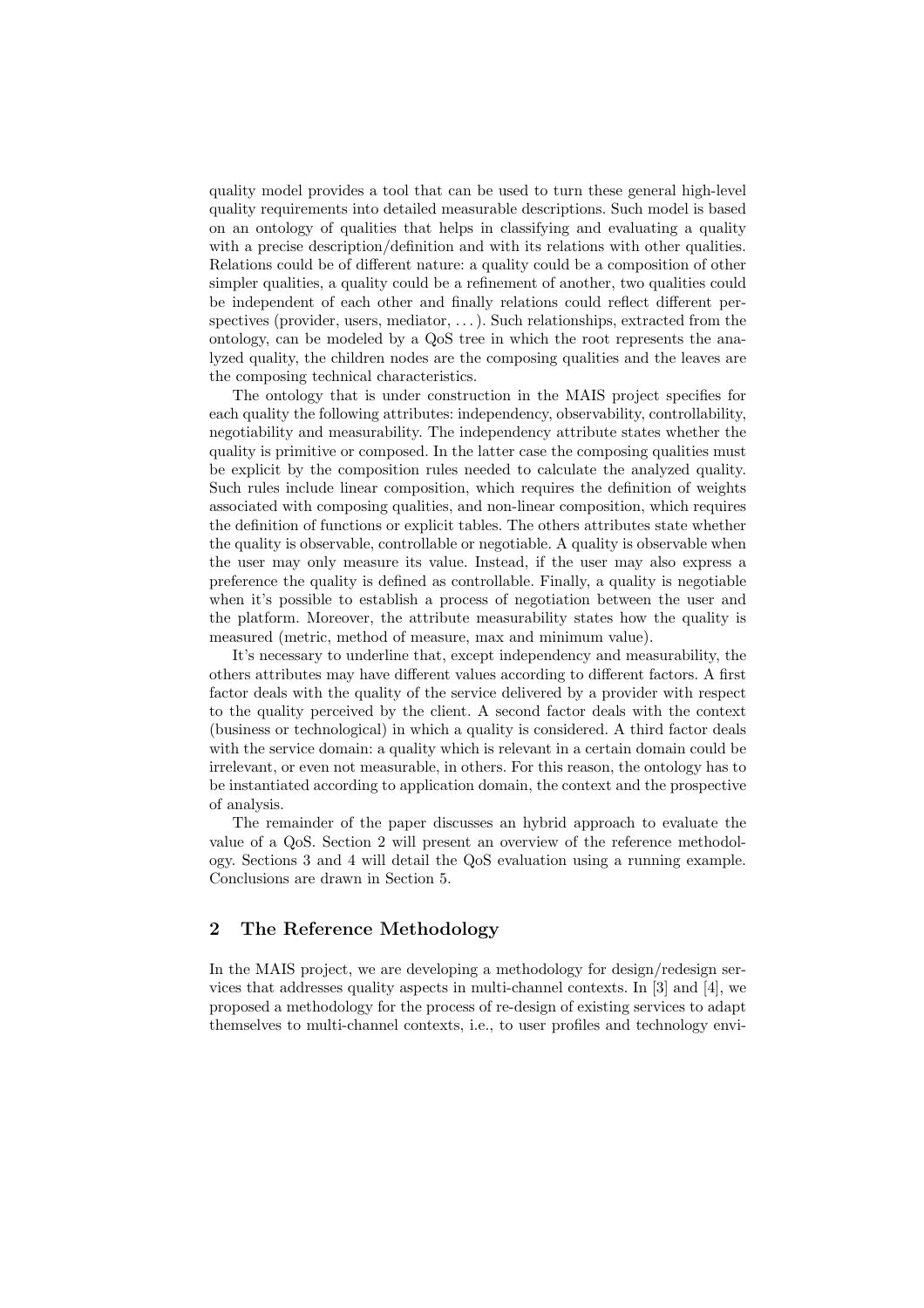ronments. The methodology is based on existing specifications, and information about communication channels and available technologies. In these works we verified the efficiency of our methodology redesigning services for the information system of the Italian National Data Base of Bovine Registry (BDN). The need of keeping services available to a wide variety of final users (for example, keeper and veterinarian) makes the BDN an ideal case study to develop multichannel services. These services, available as a set of browser-based applications, need to be redesigned to adapt themselves to other channels as PDA, mobile phones and multi-frequency telephones. Actually, we want to review/enrich our methodology considering user quality requirements (UQR) and the QoS model previously presented. We want to describe how these UQR must be considered during the different phases of the development of a service. Moreover, the revised methodology considers two possible approaches: service design and service redesign. The difference among the two is that, in the former case, a comprehensive requirement solicitation and definition is needed to identify the functional aspects, while in the latter case, service redesign roots in existing functionalities that are typically available via browser.



Fig. 1. The phases of the methodology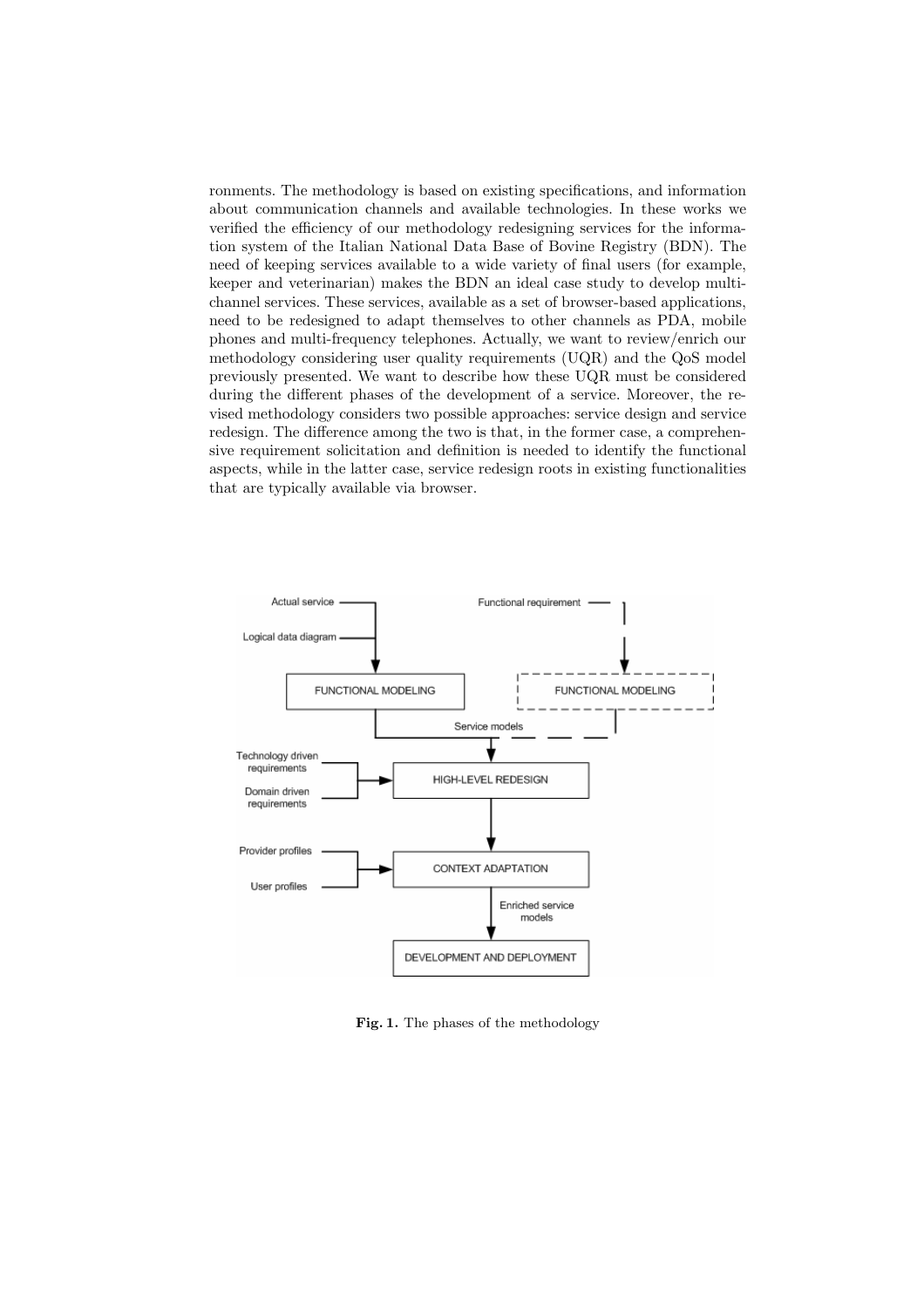Figure 1 shows the phases of the methodology with inputs and outputs for each phase. "Functional service modeling" aims to deliver a complete set of UML diagrams that highlights the logical and operational structure of the service. This phase can start from an already existing service, hence concerning service redesign, or from functional requirements, hence concerning new service design.

The main objective of the second phase, "High-level redesign", is to redesign the service architecture in the light of new requirements promoted by the new channels and by domain characteristics. Special consideration is given to behavior modeling to address the interaction between the user and the service according to functional requirements. Moreover, in this phase quality requirements related to user and domain needs must be considered. Therefore, it is necessary to locate the quality dimension related to user quality requirements that are described in an high-level language. The ontology and the QoS model previously described are used to locate, define and classify the QoS in the right mode. The located quality is quantified and modeled using an extension of standard UML [uml:omg], proposed by OMG, that permits to model QoS, constraints and the relationships between them. The modified UML diagrams, that are the output of this phase, define the architecture of the service considering only abstract requirements. In other terms, no specific technologies or user characteristics are addressed.

Instead, the "Context adaptation" phase takes into account the actual deployment environment to evaluate and adapt the abstract assumptions with respect to actual technical characteristics of channels and user profiles. In particular, the quality assumptions perform in the high-level redesign phase must be evaluated. Therefore QoS trees, that show the analyzed qualities and the relationships among other qualities, are extracted. These trees are selected using the ontology and the QoS model. Moreover, it's necessary to consider for each class of domain users the aspects of the user profile (for example, experience and preference) that are related to the analyzed qualities. These characteristics and the previously extracted QoS trees are used to define the quality level requests by the different classes of final users. The hybrid approach, proposed in the following sections, is used to perform this task. This approach permits the quantification of a quality (root of the tree) using a bottom-up approach and linear/non-linear compositions. After this task, a comparison between the level of quality defined in the high-level redesign phase (service quality request) and the levels request by the different classes of users (user quality request) must be performed. The comparison permits, using information related to the analyzed context, the definition of the level of quality that the service must provide. The evaluation of the compatibility between this value and the available technology is made using the hybrid approach and the previously extracted QoS trees. If the evaluation has a negative result, it's necessary to resolve the discovered incompatibility. Examples of this task are proposed in the following sections. Instead, if the evaluation has a positive result, the context adaptation phase is completed and the output of the methodology is a set of UML diagrams that models the multi-channel service along with its quality characteristics. Such a model will be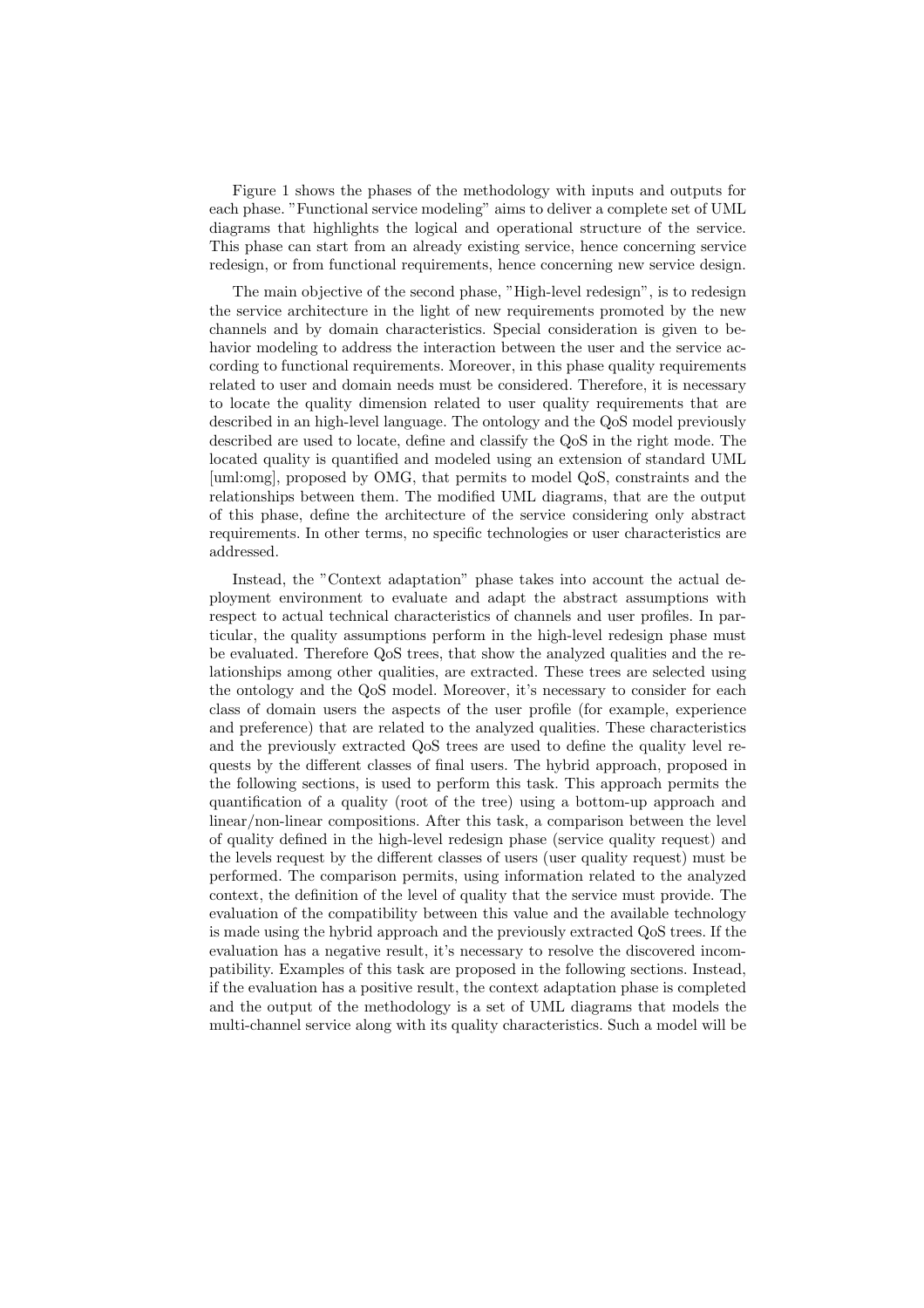exploited to actually implement and deploy the service to make it available to clients.



Fig. 2. Quality Trees

# 3 Quality of Service Evaluation

The QoS evaluation technique will be presented by a running example. Let us assume that the qualities of interest for the end user are: the usability, the service execution time and the service availability. Then, in the second phase of the methodology the QoS trees reported in Figure 2 are extracted from the ontology. A tree node n represents a quality dimension, while edges between a node  $n$  and its children indicate a dependency between quality dimension  $n$  and the quality dimension corresponding to its children. The dependency could be expressed by an explicit expression, for example the service execution time (i.e. the expected delay between the time instant when a request is sent and the time when the result is obtained) is given by the sum of the service response time (i.e., the time required to process the request by the Service Provider (SP) infrastructure) and the network transmission time (the time required to transmit request and response). In the same way, the service availability can be expressed by the product of the SP availability and the channel availability (the channel in the MAIS project includes the network, the network interface, the application protocol and the end-user device. In a mobile environment the channel availability could be lower than the network availability). We do not introduce any assumption on the properties of functional dependencies. Dependency could be linear, non linear or could even be expressed in tabular form if the explicit formulation is unknown. This latter situation happens very frequently in practice. Among the 321 quality dimensions classified in the MAIS project [2], 203 dependencies have been identified and there exists an explicit formulation only in 8% of total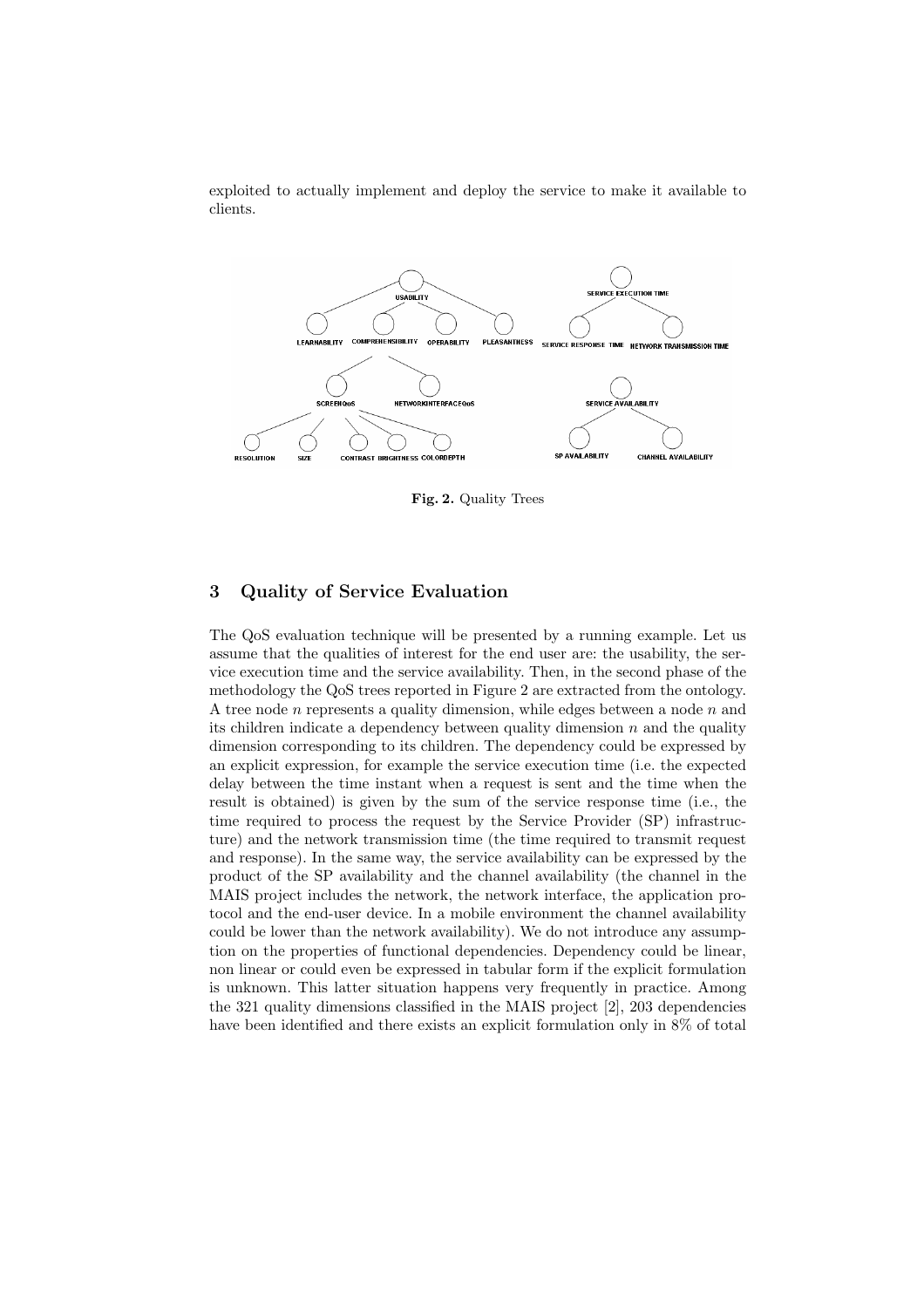cases, while the dependency can be evaluated by running simulations (and hence expressed in tabular form) in almost 50% of total cases.

The dependency among quality dimensions could also be qualitative. In the example reported in Figure 2 usability depends on learnability, comprehensibility operability and pleasantness. Furthermore, comprehensibility depends on ScreenQoS and NetworkInterfaceQoS. ScreenQoS depends on the quality attributes of the device screen (resolution, size, etc).

In order to evaluate quantitatively the value of usability, the Simple Additive Weighting (SAW) technique is adopted as proposed in [5, 9]. The SAW method is one of the most widely used techniques to obtain a score from a set of dimensions having different units of measure.

First note that the leaves of the tree correspond to technical characteristic  $t_c$ of the device. Each device can be associated with a tuple  $\langle t_1, t_2, \ldots, t_c, \ldots, t_C \rangle$ where each value  $t_c$  assumes the value of the corresponding technical characteristic. Considering the range of values proposed for Resolution, Size and Color depth of available screens, examples of possible tuples are the following:

 $T_1 = <800x600, 5.0$ ", ...,  $32bit > ; \ldots$ ;  $T_n = <1024x640, 19.0$ ", ...,  $64bit >$ 



Fig. 3. Simple Additive Weighting Technique

The domain expert associates each tuple with a value in  $[0, 1]$ , i.e. defines a function  $v(T)$ . This value represents the level of quality of the parent node when the corresponding tuple is selected. Note that, as shown in Figure 3a the assignment could be non uniform in the interval. In the proposed example,  $T_1$ and  $T_n$  determine different ScreenQoS values. Note that, the mapping is domain dependent and could depend also on the user profile. In this latter case, the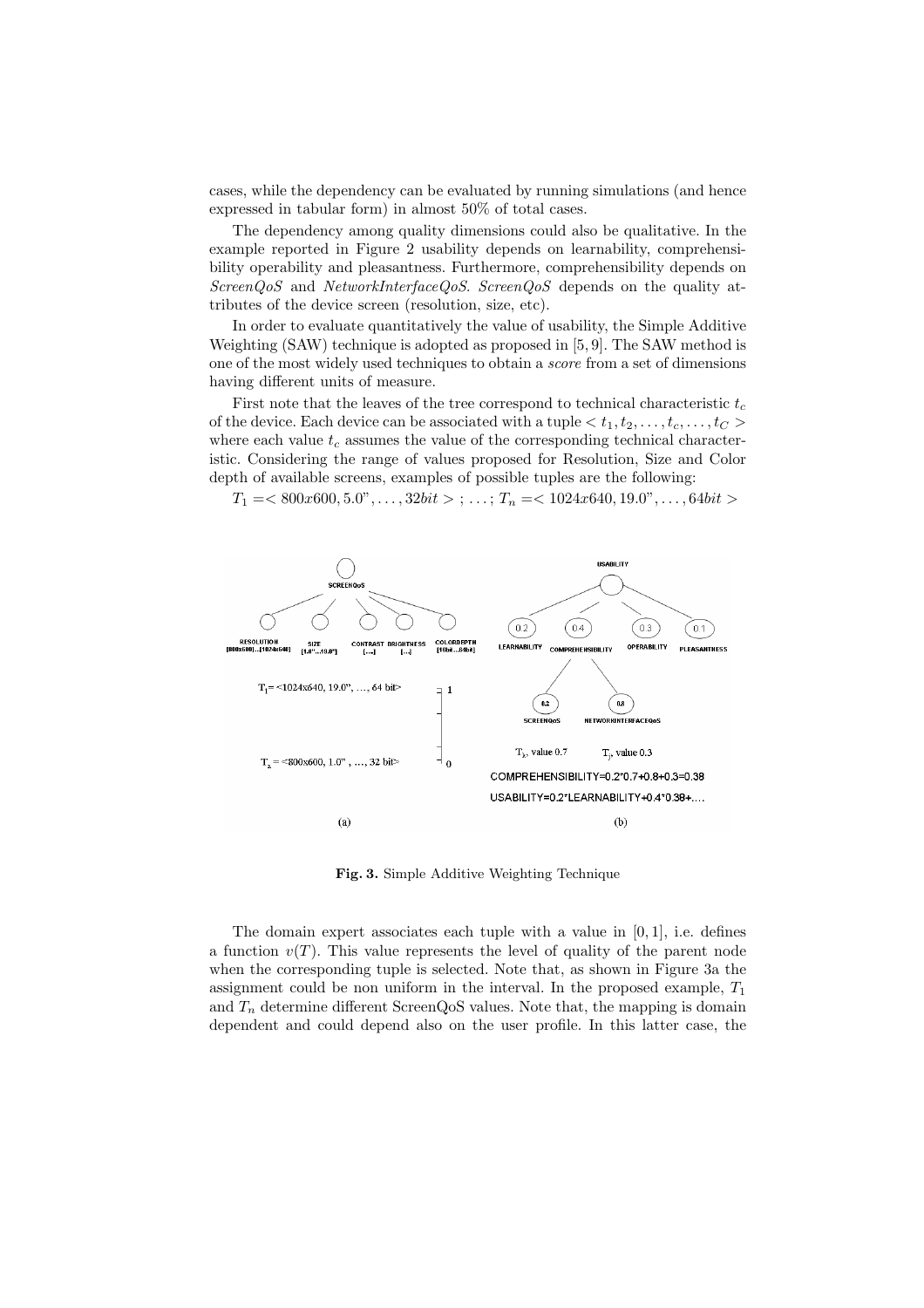mapping can be modeled as a function  $v(T, U)$  which associates the quality value v to a tuple T and the user profile  $UP$ .

Furthermore, each node of the tree is associated with a weight and the value or score of a parent node is calculated by multiplying the child's weight by its value and then summing across all children. Weights are normalized, i.e. their sums equals to 1, hence the quality value of every node ranges in  $[0, 1]$ . Figure 3b shows how to evaluate the value of comprehensibility when the device selected for the end user corresponds to screen  $T_k$  and networkInterface  $T_i$ . The process can be iterated for other dimensions (learnability, operability, etc.) and can be applied bottom up in order to obtain the value for the tree root, i.e., the service usability in the example.

#### 4 Assumptions Evaluation

The quality evaluation technique allows verifying design hypotheses. If the technical characteristics are fixed, then the relevant quality values can be determined. A design hypothesis is verified if the technical characteristics provide quality values greater or equal to given threshold  $B_k$  fixed at design time (let us consider for simplicity positive quality dimension, i.e. attributes such that the higher the value the higher the quality for the end user). For example the service design is accepted if the technology characteristics guarantees 0.99% of availability and a usability greater than 0.7. Quality thresholds can be fixed a priori as a desired characteristic of the service but could also be determined by end user profiles.

In the MAIS framework a user profile is a set of characteristics of the users that can be exploited for further customization of services. The study and the determination of the user profiles require a preliminarily in-depth analysis of habits, preferences, behaviors, which is out of the scope of this paper. Profiles define service requirements for individual and group of users. In order to improve the system adaptability and usability of the provided services, specific peculiarities of each user should be highlighted. An example of personalization is given by the analysis of Activity Participations and Body Functions of each user as presented in [12]. For example, if the user profile reveals a poor education in a specific field, the system should be able to supply a simplified interaction mode to access a service in that field; this could be obtained by avoiding expert terminology and using exemplifying figures.

The quality evaluation of an end user profile starts with the creation of the UP/QoS Matrix that defines the dependencies between the QoS previously described and the UP characteristics. An example of QoS/UP Matrix is reported in Table 1.

QoS dimensions (Comprehensibility, Learnability, Operability, Pleasantness) are the columns of the matrix, user profile dimensions are  $(Is_l_tf_rref., Is_ltf_skills,$ ICF relational capabilities, ICF body function, Expertise, Deliverypre −

ferences) the rows of the matrix. The "X" highlights the dependency between a QoS and a UP dimension. In the proposed example, the Operability dimension is related to Is\_ltf\_skills (ability to perform a particular operation),  $ICF_{\textit{rela}} -$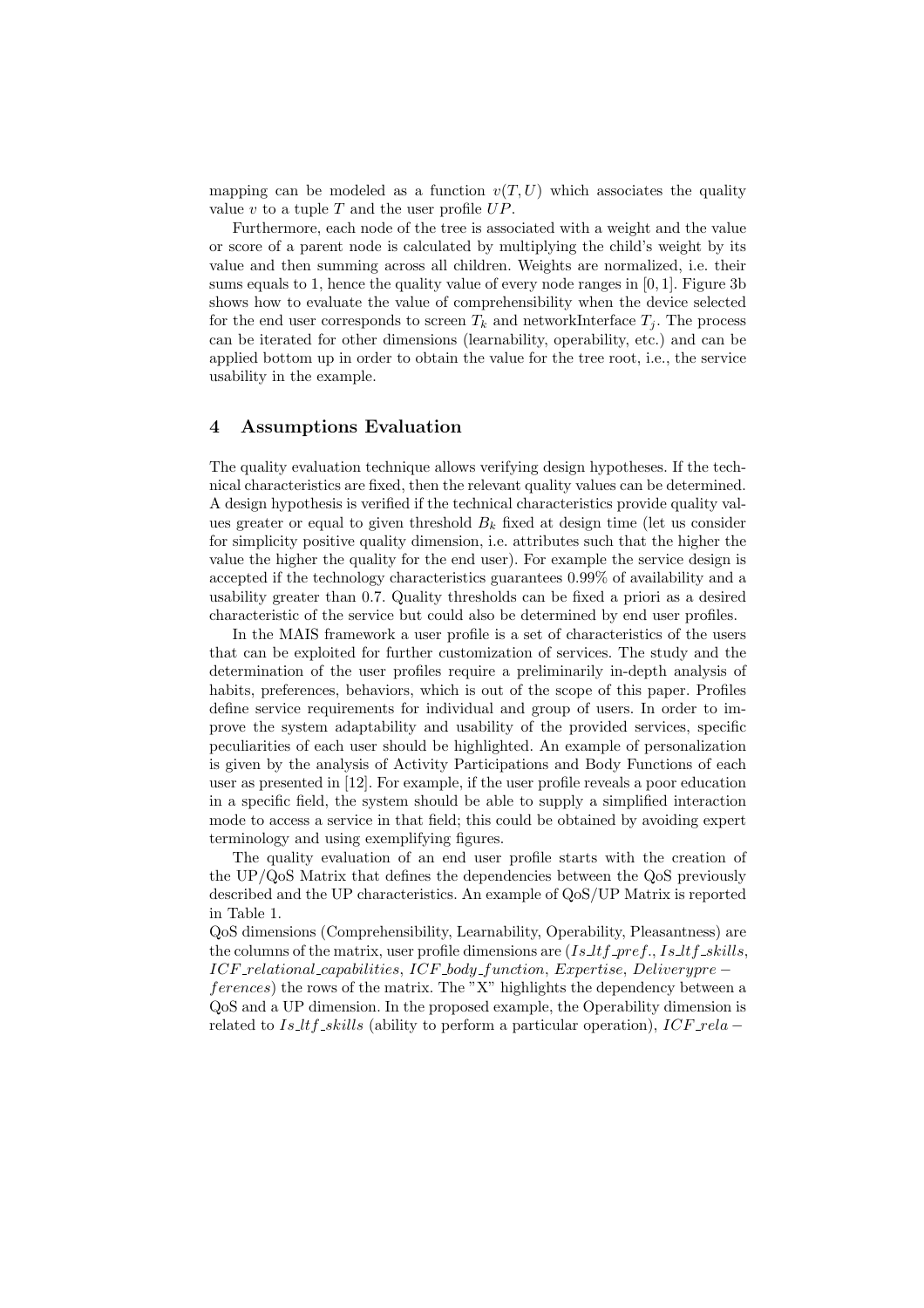| QoS                                     | Comprehensibility Learnability Operability Pleasantness |   |   |  |
|-----------------------------------------|---------------------------------------------------------|---|---|--|
| UP                                      |                                                         |   |   |  |
| $Is_ltf_pref.$                          |                                                         |   |   |  |
| $Is$ <sub>Itf_skills</sub>              |                                                         | x |   |  |
| $\overline{ICF_{\mathcal{I}}$ el_capab. |                                                         |   | X |  |
| $ICF\_body\_funct.$                     | $\mathbf x$                                             | x | x |  |
| $\pounds$ <i>xpertise</i>               | $\mathbf x$                                             |   |   |  |
| $\overline{Delively\_pref.}$            |                                                         |   |   |  |

Table 1. Qos/UP Matrix

tional capabilities (capacity to interact with the system),  $ICF_{\alpha}$  function (physical and psychological condition of the user), Expertise and Delivery preferences.

In a second phase (see Table 2), a weight is associated with each identified dependency with a procedure similar to the SAW technique discussed for QoS trees. Weights are numeric values that represent the level of influence between QoS and UP dimensions. Numeric values are domain dependent and therefore assigned by domain experts. The sum of weights of each columns has to be equal to 1.

| QoS                                   | Comprehensibility Learnability Operability Pleasantness |     |     |     |
|---------------------------------------|---------------------------------------------------------|-----|-----|-----|
| UP                                    |                                                         |     |     |     |
| $Is_l tf_pref.$                       | 0.1                                                     |     |     | 0.5 |
| $Is$ <sub>Itf</sub> <sub>skills</sub> |                                                         | 0.2 | 0.2 |     |
| $\overline{ICF_{\_}rel_{\_}capab.}$   |                                                         |     | 0.2 |     |
| $\overline{ICF\_body\_funct.}$        | 0.4                                                     | 0.5 | 0.2 |     |
| Expertise                             | 0.3                                                     | 0.2 | 0.1 |     |
| Delivery_pref.                        | 0.2                                                     | 0.1 | 0.3 | 0.5 |

Table 2. Qos/UP Matrix Evaluation

If for example we assume that the value of  $Is_l tf_pref$ ,  $ICF_l body_funct$ , Expertise and Delivery pref are equal to 0.2, 1, 0.8 and 0.8 then the value of comprehensibility required by the user profile is 0.82. If we consider the example above shown in Figure 3, then the set of technical characteristics selected to deploy the service does not satisfy the user profile requirements and the design hypotheses have to be revised.

The assumptions revision proceeds by identifying the most violated constraints. A different set of technical characteristic should be identified in order to improve the quality measure which corresponds to the most violated constraint and which does not introduce further constraints violation. In our framework this phase is supported in a semi-automatic manner as it will be discussed in Section 4.1.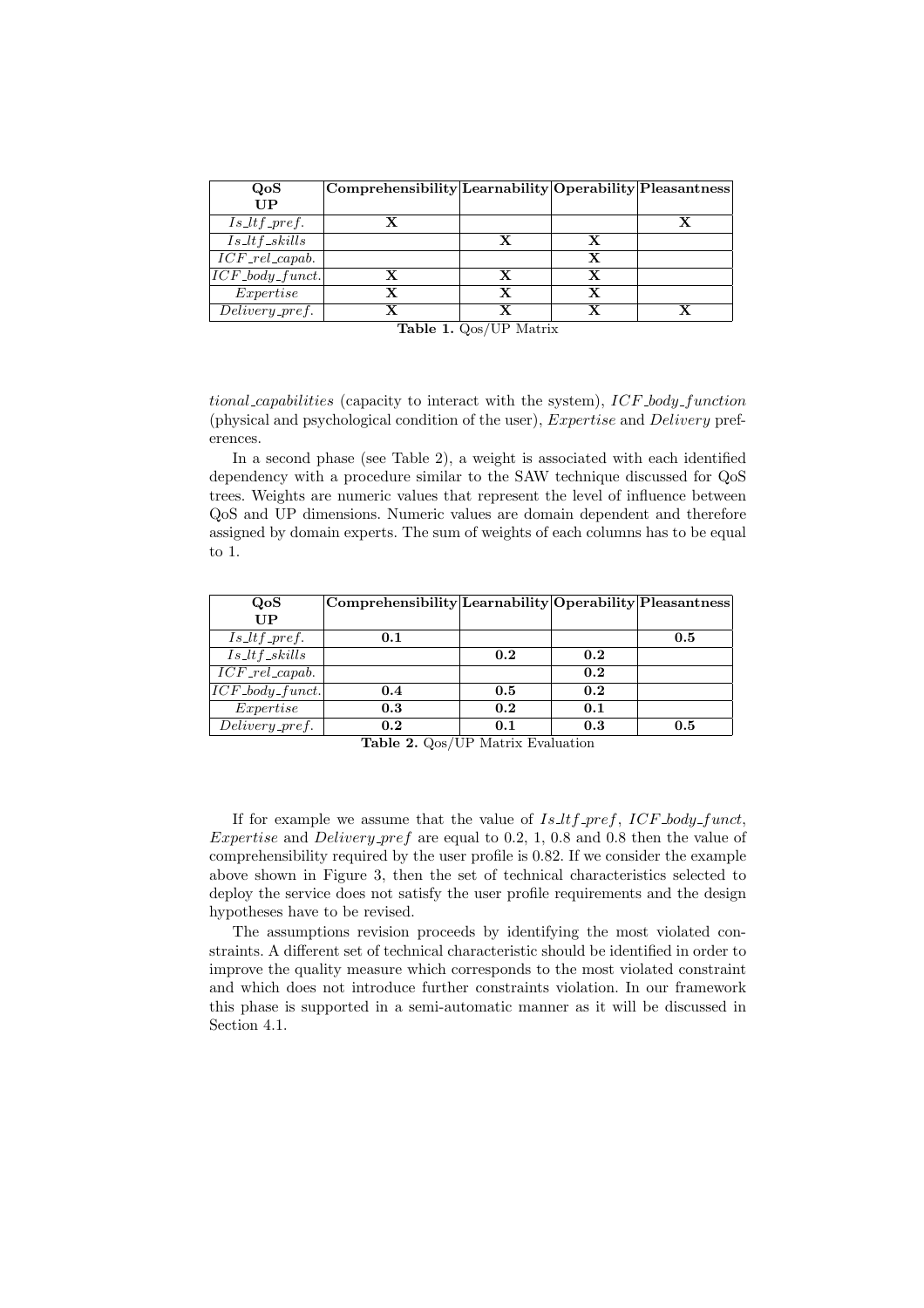Our quantitative approach allows also evaluating the lower bound to be provided by each leaf in order to satisfy assumptions. In the example above by considering the weight assignment 0.2, 0.8 for ScreenQoS and NetworkInterface-QoS, one can determine that in order to satisfy UP requirements by modifying only the ScreenQoS attribute, then ScreenQoS has to be set equal to 2.9 (this can be derived by the relation  $0.2 * ScreenQoS + 0.8 * 0.3 \ge 0.82$ , which is impossible since the value attributed to every node can be at most 1. Vice versa, if the NetworkInterfaceQoS is set equal to 0.85, then the UP constraints is satisfied and hence the design hypothesis is verified.

If, vice versa, design hypotheses are verified, then in the same way we can determine for each leaf the range such that constraints are satisfied.

In the MAIS framework we are implementing a semi-automatic tool which support the designer in the assumption revision which will be presented in the next Section.



Fig. 4. Hypothesis Revision as an Optimization Problem

#### 4.1 Revising Design Assumptions

The service design/re-design can be modeled as an optimization problem which can be formulated as: identify the set of choices for the technical characteristic relevant for the end users and for the service requirements which minimizes design costs.

Let us consider the quality tree reported in Figure 4 and let us assume first that the quality tree extracted includes only qualitative dependencies, hence the quality value for the root attribute can be determined by a linear expression. Let us indicate with  $w_k$  the weights associated with the quality attributes of the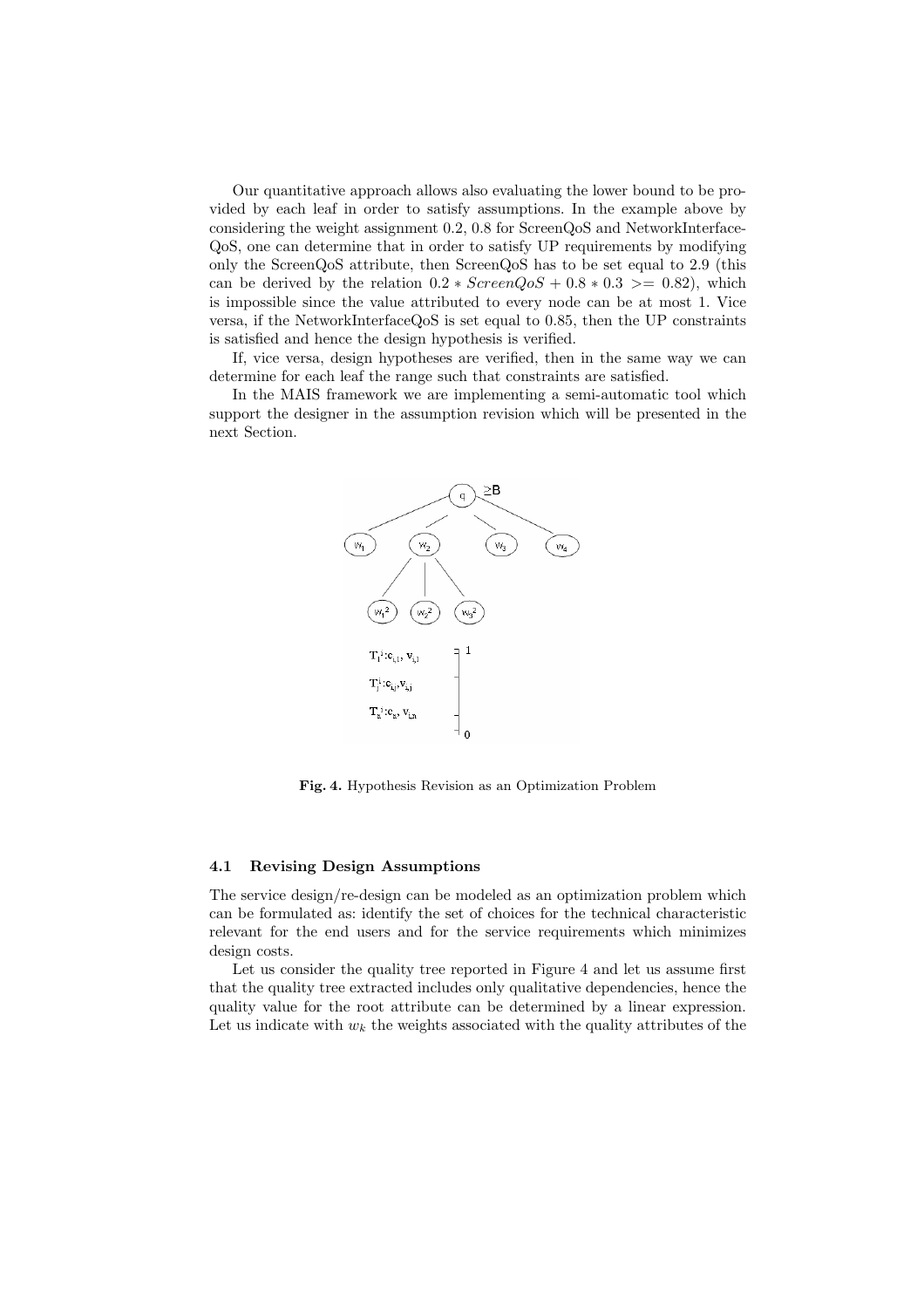first level of the tree, while  $w_l^k$  are the weights of the second level associated with node  $k$ . Let us assume that the overall value of the quality tree depends on a single set of technical choices I. Let us indicate the tuples for technical choice i as  $T_1^i, T_2^i, \ldots, T_j^i \ldots, T_n^i$ . Every alternative j for the technical choice i can be associated with:

–  $v_{i,j}$ : the quality value, assigned by the domain expert, for alternative j; –  $c_{i,j}$ : the cost associated with alternative j.

For example, if the technical choice i is the end user device the cost  $c_{i,j}$  is the cost of provisioning of a given client device (which is proportional to the number of end users). If the technical choice i is the network bandwidth,  $c_{i,j}$  is the cost of the network connection. Let us indicate with  $x_{i,j}$  the binary decision variable of our model.  $x_{i,j}$  is equal to 1 if the j alternative for the technical choice i is selected and 0 otherwise. The optimization problem can then formulated as:

P1) 
$$
\min \sum_{i \in I} \sum_{j=1}^{n} c_{i,j} x_{i,j}
$$

$$
\sum_{i \in I} x_{i,j} = 1; \qquad \forall i \tag{1}
$$

$$
\sum_{k} w_k \sum_{l} w_l^k v_{i,j} x_{i,j} \ge B \tag{2}
$$

$$
x_{i,j} \in \{0,1\}
$$

where the constraints family 1 guarantees that exactly one alternative for each technical choice is selected, while equation 2 guarantees that the quality value provided by the solution is greater than the requirement  $B$ , hence the design hypothesis is verified.

The problem above is a NP-hard linear integer programming problem [8]. If constraint 1 is relaxed, then problem P1) is a knapsack problem. The classical 0-1 Knapsack Problem (KP) is to pick up items from a knapsack for maximum total value, so that the total resource does not exceed the resource constraint  $W$  of the knapsack. Let there be M items with values  $c_1, c_2, \ldots, c_M$  and the corresponding resources required  $w_1, w_2, \ldots, w_M$ . Mathematically KP can be formalized as:

$$
\max \sum_{m=1}^{M} c_m y_m
$$
  

$$
\sum_{m=1}^{M} w_m y_m \le W
$$
  

$$
y_m \in \{0, 1\}
$$

setting  $x_{i,j} = 1 - y_{i*n+j}$  and considering that for every programming problem with objective function  $F(x)$ , the solution of the problem min  $F(x)$  is also the solution of the problem  $-\max F(x)$  then by relaxing constraint family 1, P1) is a KP. P1) is NP-hard, hence the design/redesign problem is NP-hard even if we consider only one quality tree and we assume that the quality dependencies are qualitative and hence the relation which can be derived by applying the SAW technique are linear.

In real projects, the design/re-design methodology faces several quality trees and non linear dependencies among quality variables. We are developing a local search approach which is based on the following steps: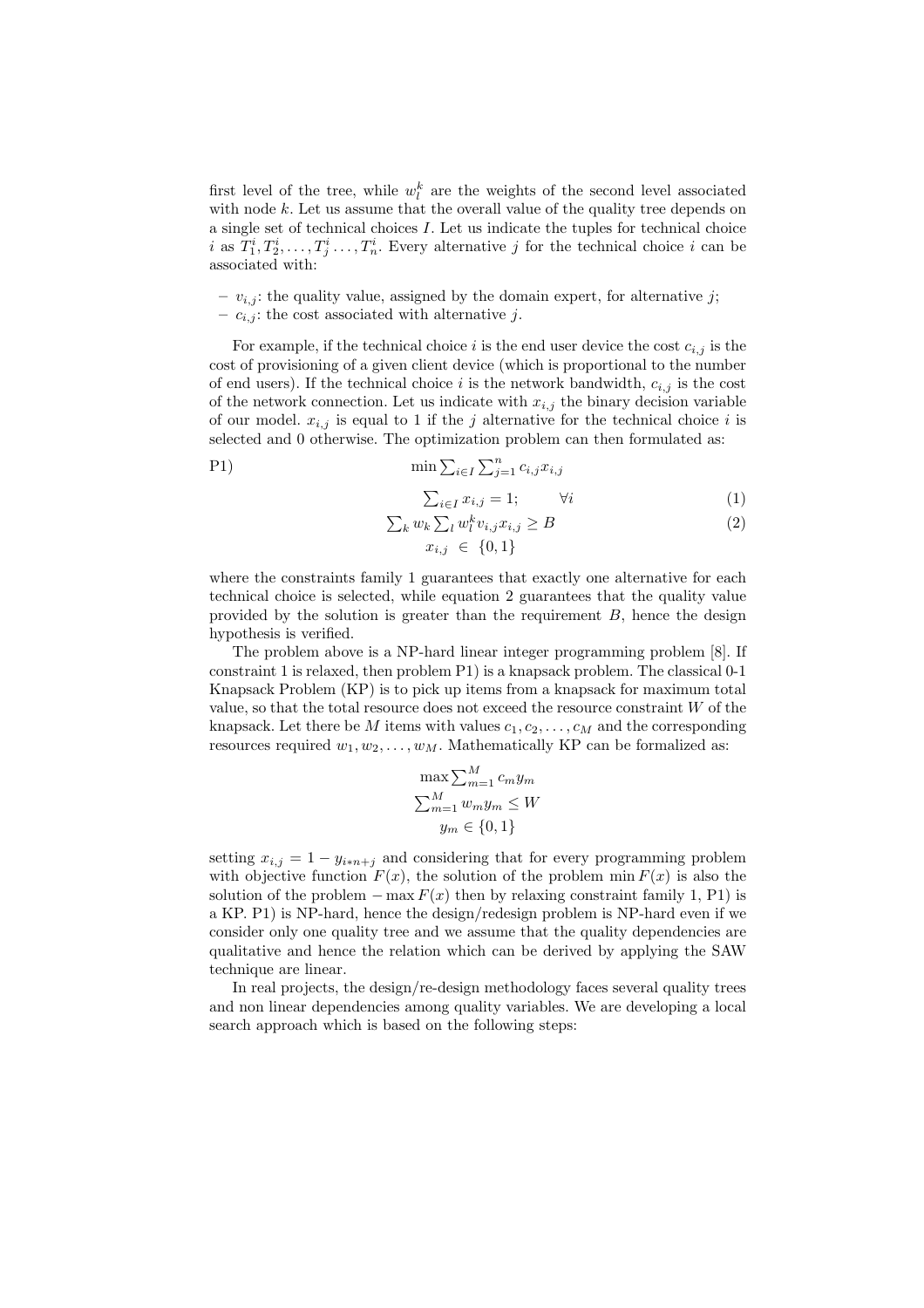- if the design hypothesis is violated, find a feasible solution by focusing iteratively on the most violated constraint;
- the feasible solution obtained in the first step (or the solution which corresponds to the design hypothesis if it is verified) is improved by exploring the current solution neighborhood in order to to find a quasi-optimum solution;
- $-$  the optimization technique implements a quality tree partitioning, in order to solve with integer linear programming tools, problems for qualitative dependencies.

We are developing an hybrid optimization approach which interleaves the solution of linear integer programming problems with non-linear problems. We only require to be able to evaluate the value of a quality variable from its children and this requirement is always satisfied since in the worst case scenario quality dependencies are expressed by enumeration, i.e., in tabular form.

## 5 Conclusions and Future Work

In our previous works we have proposed a methodology for the process of redesign of existing services. Current work is focused on two ongoing research activities. We are extending our methodology to support the design of new services in adaptive multi-channel applications [10]. This new methodology for Design and Re-design of Adaptive Multi-channel Service (DReAMS) is proposed in [11]. The second activity, presented in this paper, faces user quality requirements (UQR) and QoS issues. During the development of a service not only functional requirements but also UQR must be considered. We have pointed out how to perform this task in the different phases of the methodology and how UQR can be associated with a QoS value. Furthermore, we have proposed an hybrid approach which combines linear and non linear optimization techniques and allows verifying design assumption in order to evaluate if the available technologies guarantee the fulfillment of these UQR. The assumptions revision phase has been modeled as an optimization problem with the objective to identify the set of choices for the technical characteristic relevant for the end users and for the service requirements which minimizes design costs. Our research activity has now the aim to investigate deeply the following themes:

1. Consider different classes of end user with different ideal user profiles. Each class u is characterized by different aspects (e.g., expertise, capabilities) and requires a different  $B_u$  value for a given QoS dimension. So, the same quality attribute can be associated with multiple constraints: B (service quality request) defined in the high-level redesign phase and several  $B_u$  (user quality request) derived from user profiles. We want to analyze how these new considerations impact in the assumption evaluation process and optimization problem formulation. Moreover, we are evaluating the possibility to consider the statistical distribution of users characterized by the same profile. If the statistical distribution of users characteristics and requirements are considered, multiple UQR can be introduced and the optimization problem will